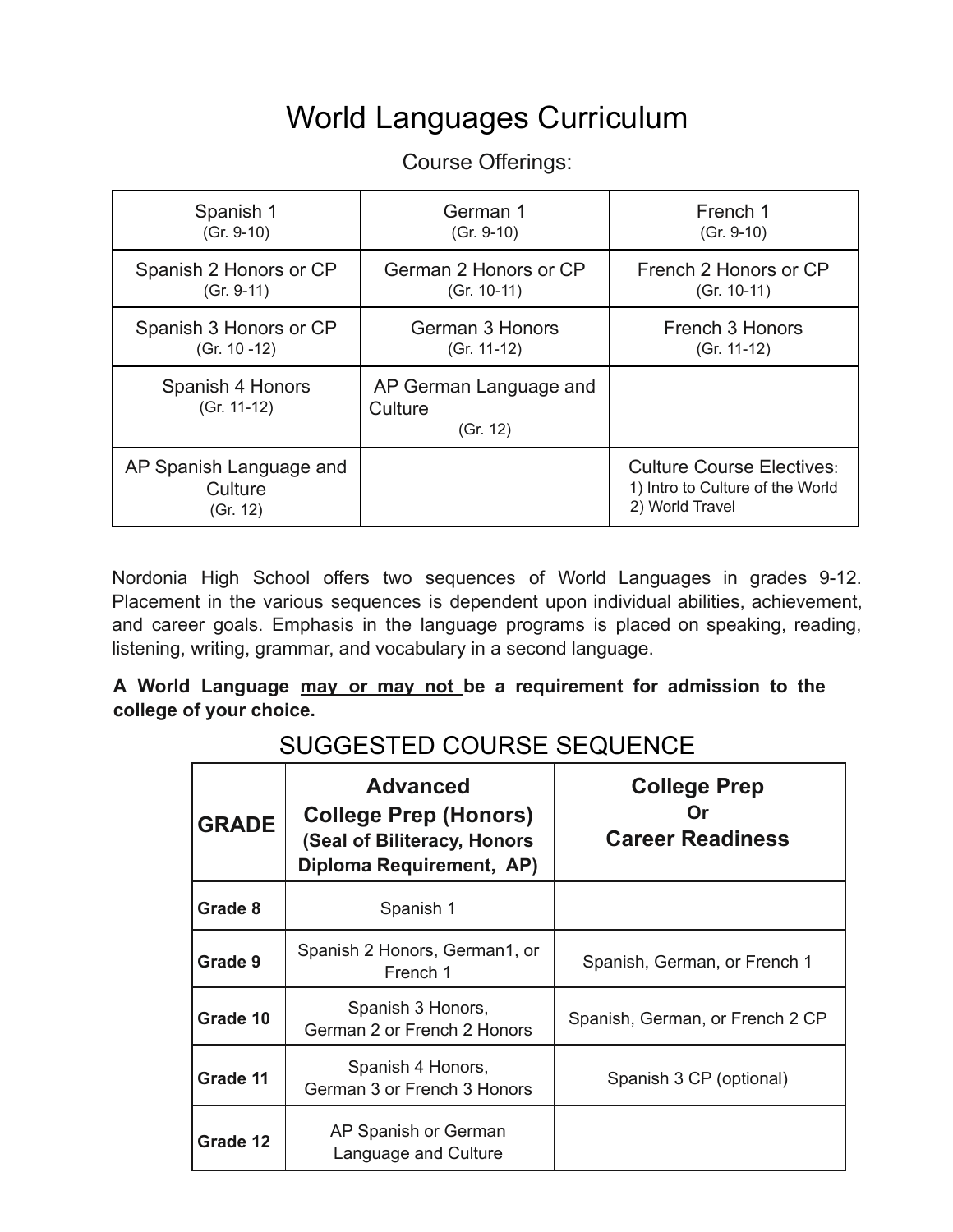The Nordonia High School World Languages Curriculum offers students an opportunity to study and become proficient in three language programs. Emphasis in the language programs is placed on speaking, reading, listening, writing, grammar, and vocabulary in a second language. **Daily study is mandatory to become proficient in a foreign language.**

#### **PREREQUISITES FOR LEVEL I:**

- 1. A grade of 75% or better in Language Arts and Mathematics is recommended to take Level 1 of any foreign language.
- 2. A student should only continue on in an honors world language class (Level 2, 3, 4) if he/she has a 75% or above in the prior level along with a teacher recommendation.
- 3. Qualifications for the Honors Diploma include the criteria that a student must complete three (3) credits of the same language or two (2) credits each of two different languages.
- 4. The study of a world language must be **continuous** to be effective. Therefore, world language courses **must** be taken **consecutively and not wait a year between levels**.

# **French Program**

French 1 **Course Number: 5110 Credit: 1 Length: year Grade: 9-10**

French I is an introduction to the four language skills of listening, speaking, reading and writing. Students can expect weekly assignments, vocabulary and grammar quizzes and chapter tests. Beginning the second semester, the students will be encouraged to use the target language and, when appropriate, the class will be conducted in French.

French 2 Honors **Course Number: 5215 Credit: 1 Length: year Grade: 10-11**

**Prerequisite: Grade of 75% or better in French I and teacher recommendation** Honors French II is the second of three progressive levels for students who are interested in pursuing the Honors Diploma. This program is geared to the highly capable and motivated beginning French student. The curriculum is proficiency based, and offers an accelerated approach to advanced level concepts and processes. Active daily student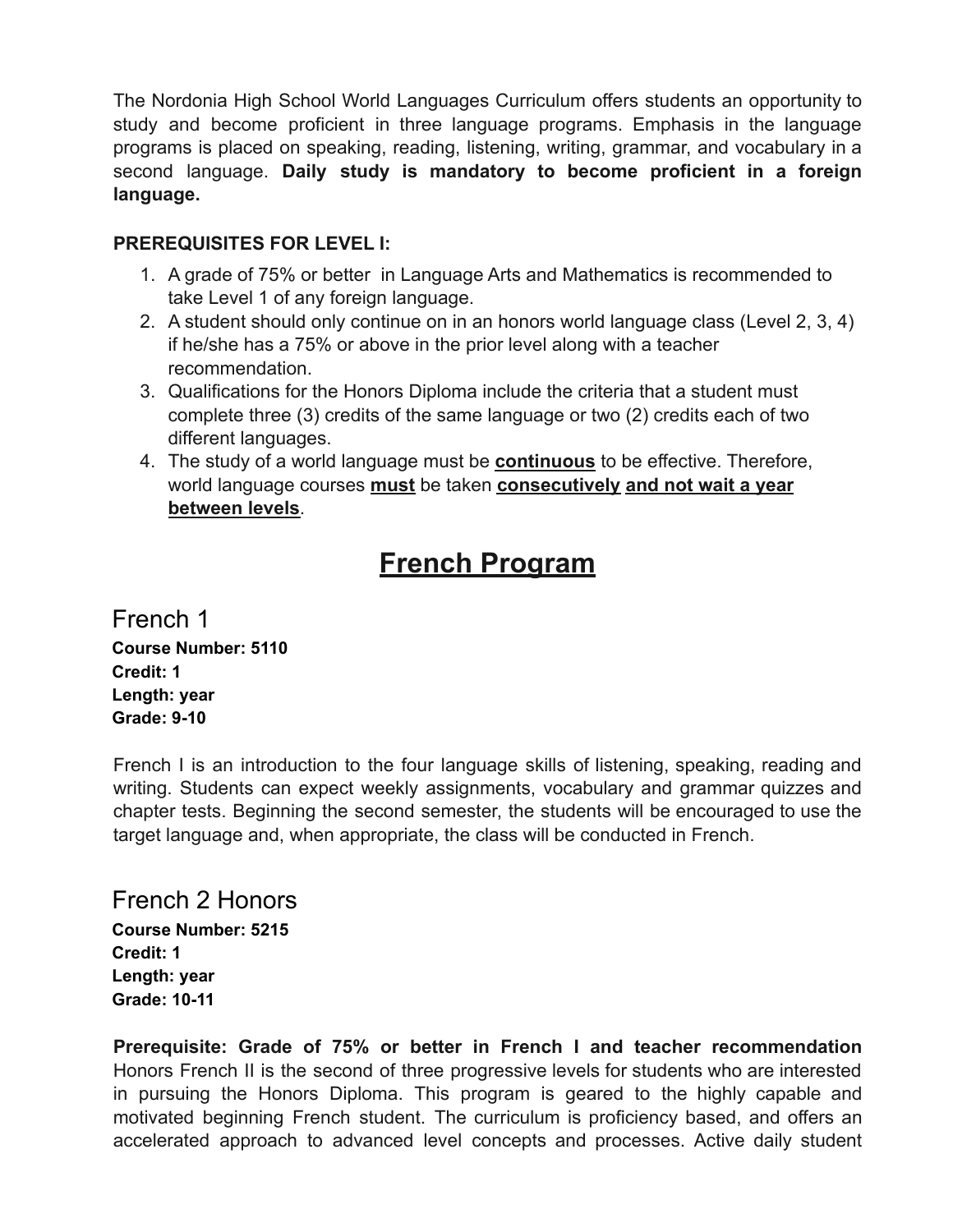participation; flexible thinking; application of inquiry, synthesis and evaluation skills; and practices in language proficiency are the main characteristics of this honors program.

## French 2 CP

**Course Number: 5210 Credit: 1 Length: year Grade: 10-11**

#### **Prerequisite: Grade of 75% or better in French I and teacher recommendation**

French II continues to build on the acquired language skills of listening, speaking, reading and writing. Students will have short daily assignments, vocabulary and grammar quizzes, chapter tests and oral presentations. The students will be encouraged to use the target language and the class will be conducted in French.

**This course is for the student who wants to attend a four year college and is looking to fulfill the two year foreign language recommendation.**

## French 3 Honors

**Course Number: 5310 Credit: 1 Length: year Grade: 11-12**

**Prerequisite: Grade of 75% or better in French 2 and teacher recommendation.** This course will give students an opportunity to speak the language. They will study French literature, write compositions, present original skits and continue to study grammar and the culture. The class is solely conducted in French. Students at this level are required to use the target language in class.

# **German Program**

German 1 **Course Number: 5160 Credit: 1 Length: year Grade: 9-10**

German I is an introduction to the four language skills of listening, speaking, reading and writing. Students can expect weekly assignments, vocabulary and grammar quizzes and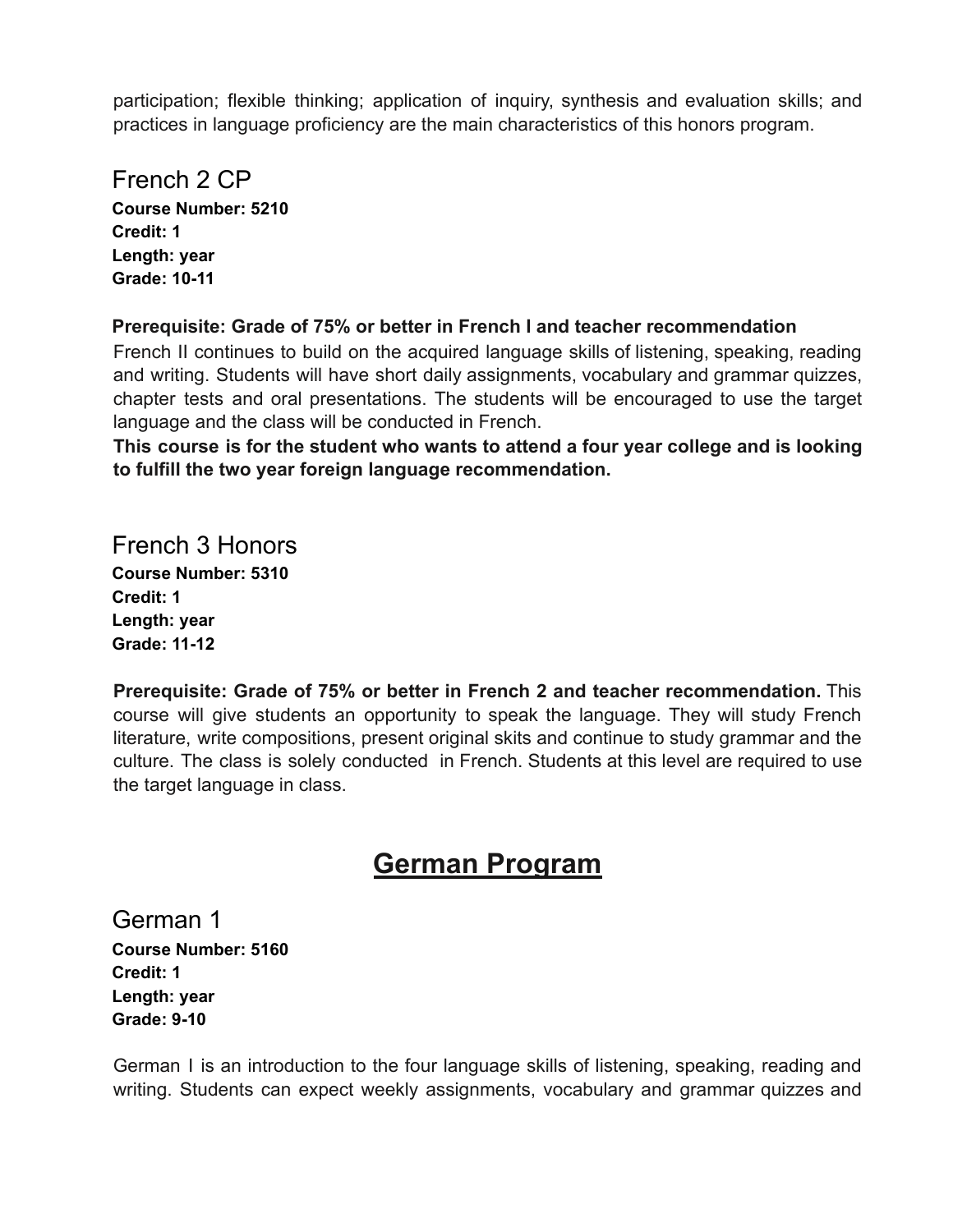chapter tests. Beginning second semester, the students will be encouraged to use the target language and class will be conducted in German second semester.

## German 2 Honors

**Course Number: 5265 Credit: 1 Length: year Grade: 10-11**

**Prerequisite: Grade of 75% or better in German I and teacher recommendation** Honors German II is for the student who is interested in pursuing an Honors Diploma by continuing on to German III Honors. This course is geared to the highly motivated and capable German student. The curriculum is proficiency based, and offers an accelerated approach to advanced level concepts and processes. Active daily student participation; flexible thinking; application of inquiry, synthesis and evaluation skills; and practices in language proficiency are the main characteristics of this honors program. You must be enrolled in this course to continue to Honors German III.

## German 2 CP

**Course Number: 5260 Credit: 1 Length: year Grade: 10-11**

#### **Prerequisite: Grade of 75% or better in German I and teacher recommendation**

German II continues to build on the acquired language skills of listening, speaking, reading and writing. Students will have short daily assignments, vocabulary and grammar quizzes, chapter tests and oral presentations. The students will be encouraged to use the target language and the class will be conducted in German.

**This course is for the student who wants to attend a four year college and is looking to fulfill the two year foreign language recommendation.**

# German 3 Honors

**Course Number: 5365 Credit: 1 Length: year Grade: 11-12**

**Prerequisite: Grade of 75% or better in German 2 and teacher recommendation.** This course is conducted in German and is designed to develop speaking, listening, writing, and reading skills, as well as increasing vocabulary and providing a grammar overview. Students can expect authentic cultural materials, extended reading assignments, the study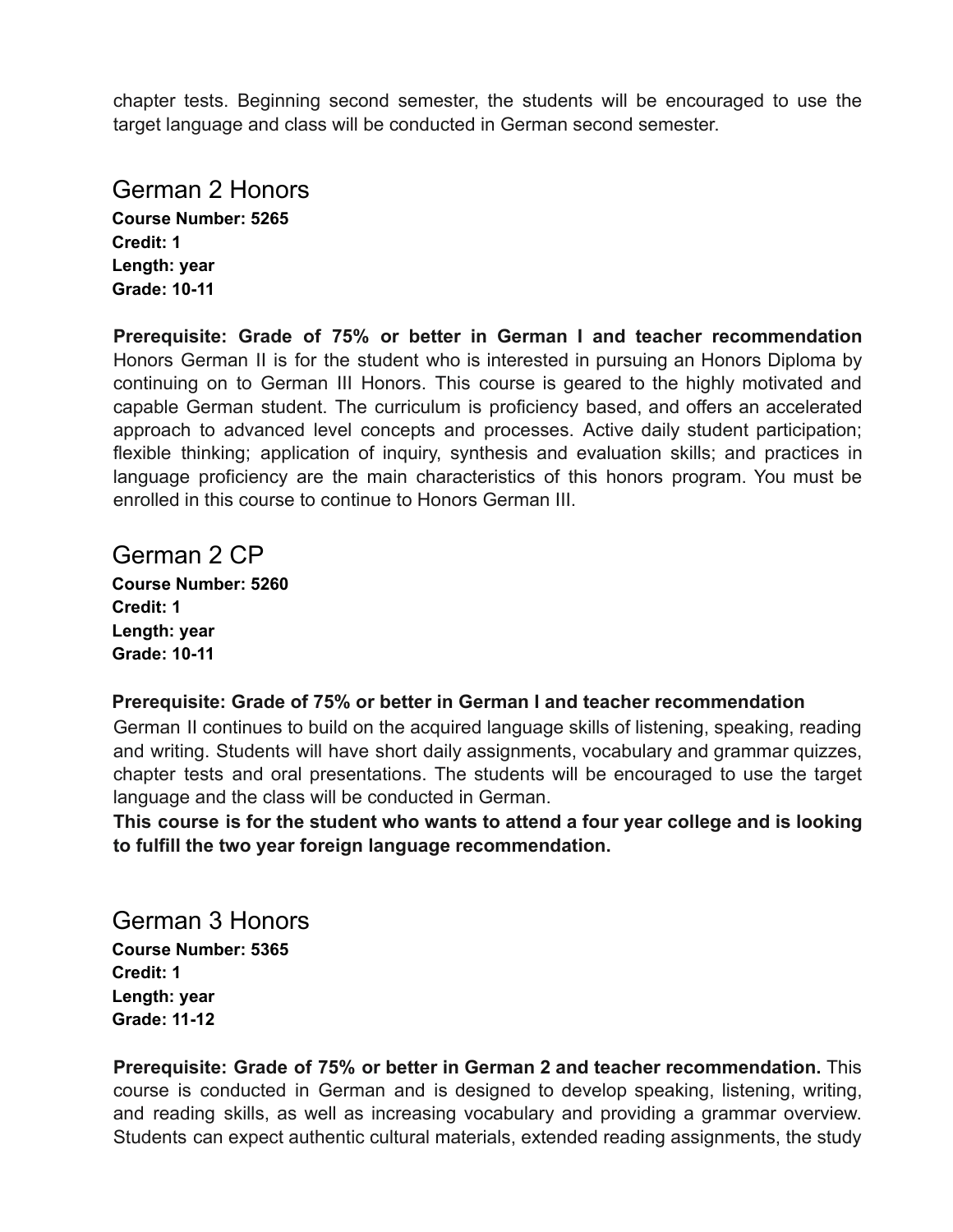of German literature and history, and the watching of several complete German films. Students at this level are required to use the target language in class.

#### AP German Language and Culture **Course Number: 5460 Credit: 1 Length: year Grade: 11-12**

**Prerequisite: German III Honors and Teacher Recommendation Grades: 11 – 12** This course is for the highly motivated and capable student who would benefit from a more accelerated pace of learning. The class will focus on both grammatical accuracy and communicative fluency. The goal is to comprehend written and spoken German, and express your own ideas when writing and speaking. The course will build proficiency in the areas of reading, writing, listening, and speaking through a variety of interactive and non-interactive activities such as: compositions, essays, oral presentations, role plays, and in-depth studies of Spanish and Latin American literature, history, and geography.

There are 6 thematic units established by the College Board. The units cover a variety of societal and cultural issues that are important to our global community. The goal is to become Global Citizens and have students make cultural connections when comparing their individual communities to those of the German speaking world.

# **Spanish Program**

Spanish 1 **Course Number: 5150 Credit: 1 Length: year Grade: 9-10**

Spanish I is an introduction to the four language skills of listening, speaking, reading, and writing. Students can expect short daily assignments, weekly vocabulary and grammar quizzes, original dialogs, projects and chapter tests. Beginning second semester daily use of the language is required. The students will be encouraged to use the target language, and when appropriate, the class will be conducted in Spanish.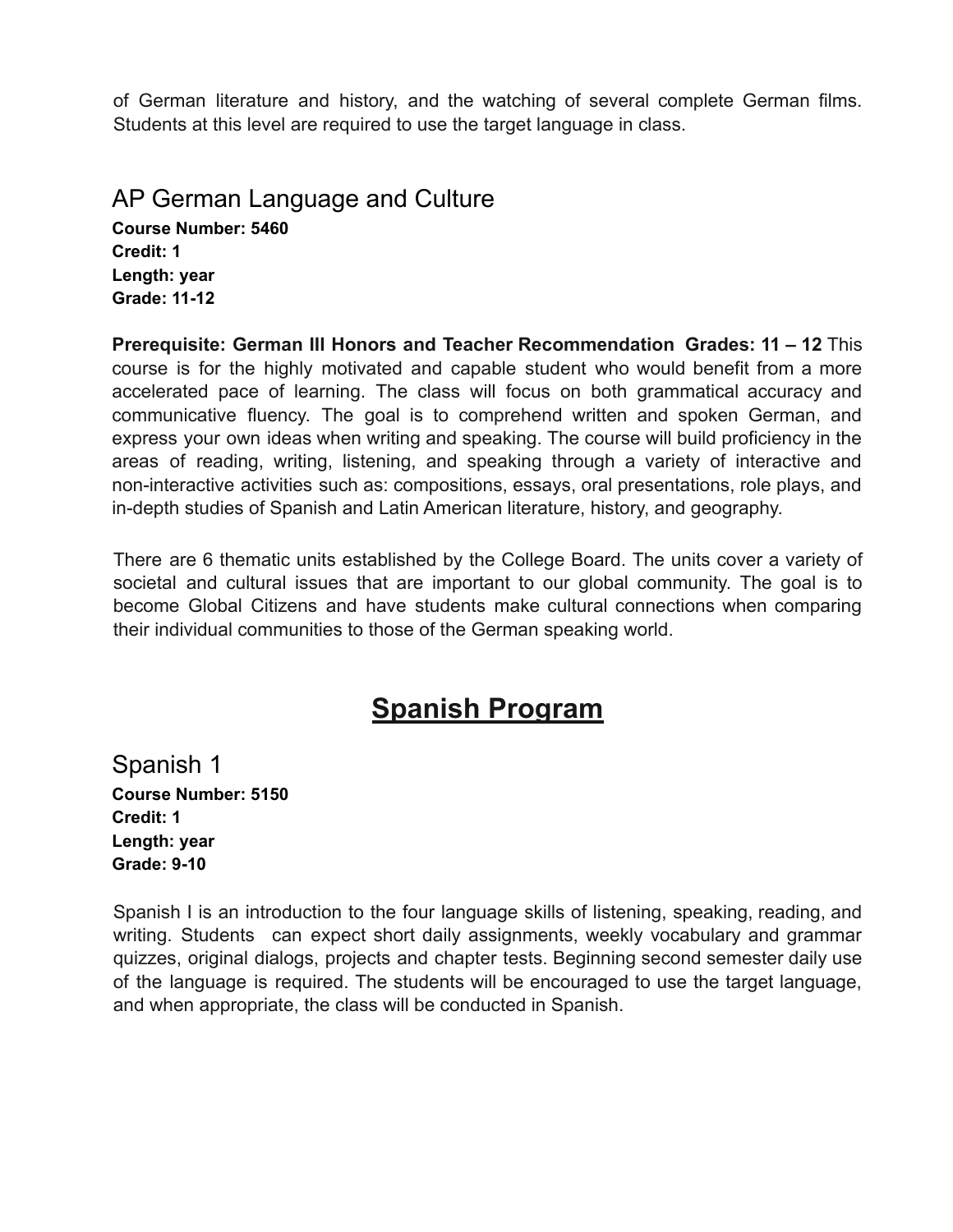Spanish 2 Honors **Course Number: 5255 Credit: 1 Length: year Grade: 10-11**

**Prerequisite: Grade of 75% or better in Spanish I and teacher recommendation** Honors Spanish II is the second of four progressive levels for students who are interested in pursuing advanced level or Honors diploma. This program is geared to the highly capable and motivated beginning Spanish student. The curriculum is proficiency based, and offers an accelerated approach to advanced level concepts and processes. Active daily student participation; flexible thinking; application of inquiry, synthesis and evaluation skills; and practices in language proficiency are the main characteristics of this honors program. You must be enrolled in this course to continue to Honors Spanish III and above.

Spanish 2 CP **Course Number: 5250 Credit: 1 Length: year Grade: 10-11**

**Prerequisite: Grade of 75% or better in Spanish I and teacher recommendation**

Spanish II continues to build on the acquired language skills of listening, speaking, reading and writing. Students can expect daily assignments, weekly vocabulary and grammar quizzes, chapter tests and oral presentations. Beginning the second nine weeks, the students will be encouraged to use the target language daily and the class will be conducted in Spanish.

**This course is for the student who wants to attend a four year college and is looking to fulfill the two year foreign language recommendation (not a requirement).**

Spanish 3 Honors **Course Number: 5350 Credit: 1 Length: year Grade: 10-12**

**Prerequisite: Grade of 75% or better in Spanish 2 and teacher recommendation.** The purpose of Honors Spanish III is to enjoy culture using the spoken language while developing skills, increasing vocabulary, reviewing grammar, and giving oral presentations. The class is conducted in Spanish. Students at this level are required to use only the target language in class.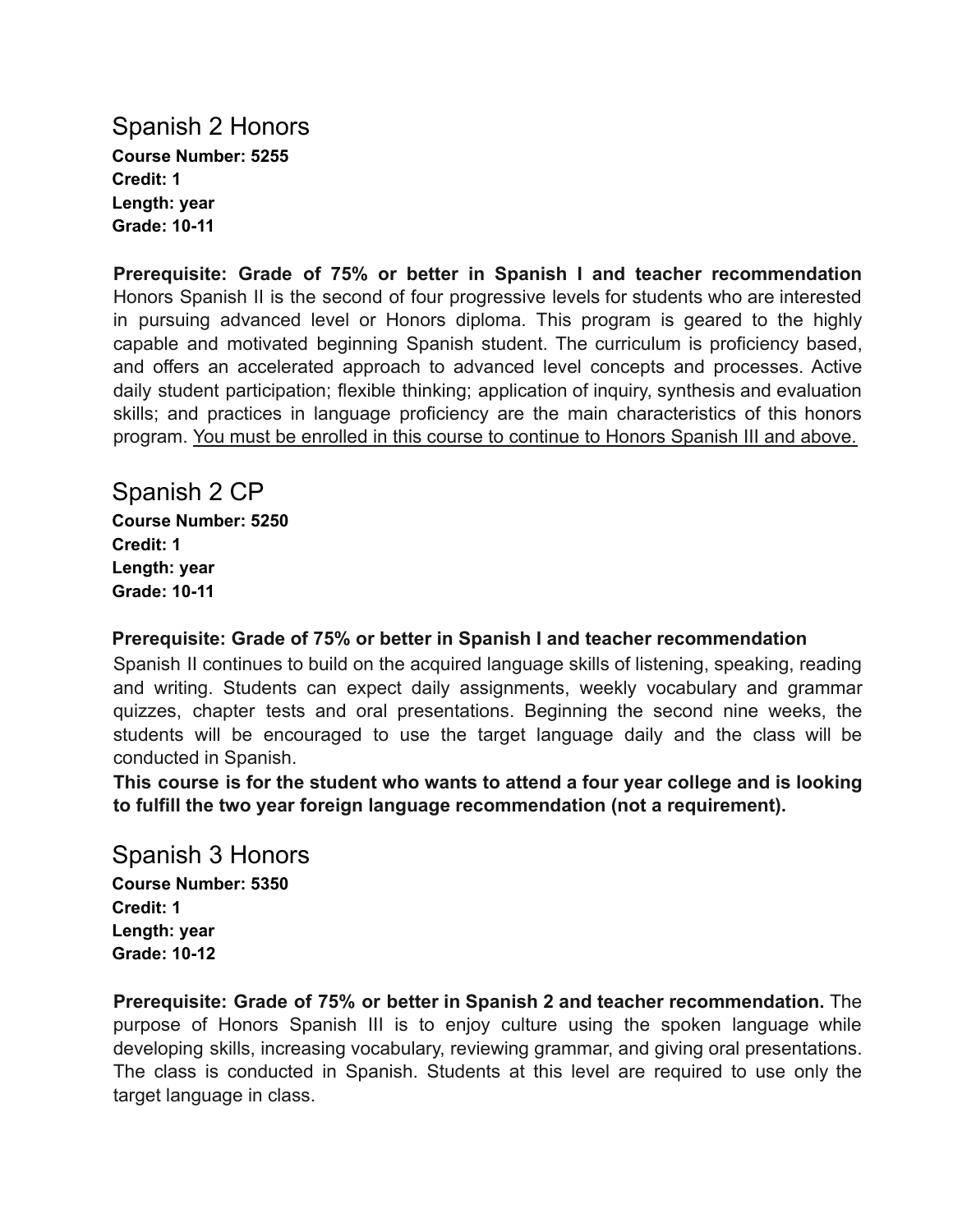Spanish 3 CP **Course Number: 5355 Credit: 1 Length: year Grade: 10-12**

**Prerequisite: Grade of 75% or better in Spanish 2 and teacher recommendation.** Spanish III continues to build on the acquired language skills of speaking, reading, writing, and listening. The purpose of Spanish III is to study the culture while using the spoken language while developing skills, increasing vocabulary, reviewing grammar, and giving oral presentations. The class is conducted in Spanish. Students at this level are required to use the target language in class.

### Spanish 4 Honors

**Course Number: 5450 Credit: 1 Length: year Grade: 11-12**

**Prerequisite: Must have completed Spanish III Honors with a grade of 75% or better**

This course is conducted in Spanish and is designed for students who want to apply themselves to college level studies and become fluent in the target language. The primary emphasis is the development and refinement of the student's written and spoken abilities. Students can expect review of grammar, extended reading assignments, frequent oral and written evaluations and use of authentic materials. Students at this level are required to use the target language in class. Students will take the Seal of Biliteracy in the spring.

## AP Spanish Language and Culture

**Course Number: 5550 Credit: 1 Length: year Grade: 12**

#### **Prerequisite: Spanish IV Honors and Teacher Recommendation**

This course is for the student who enjoys making culture connections and speaking the target language. This student should be highly motivated and willing to interact with the language outside of class with movies, TV programs, podcasts, etc. The class will focus on both grammatical accuracy and communicative fluency. The goal is to comprehend written and spoken Spanish, and express your own ideas when writing and speaking. The course will build proficiency in the areas of reading, writing, listening, and speaking through a